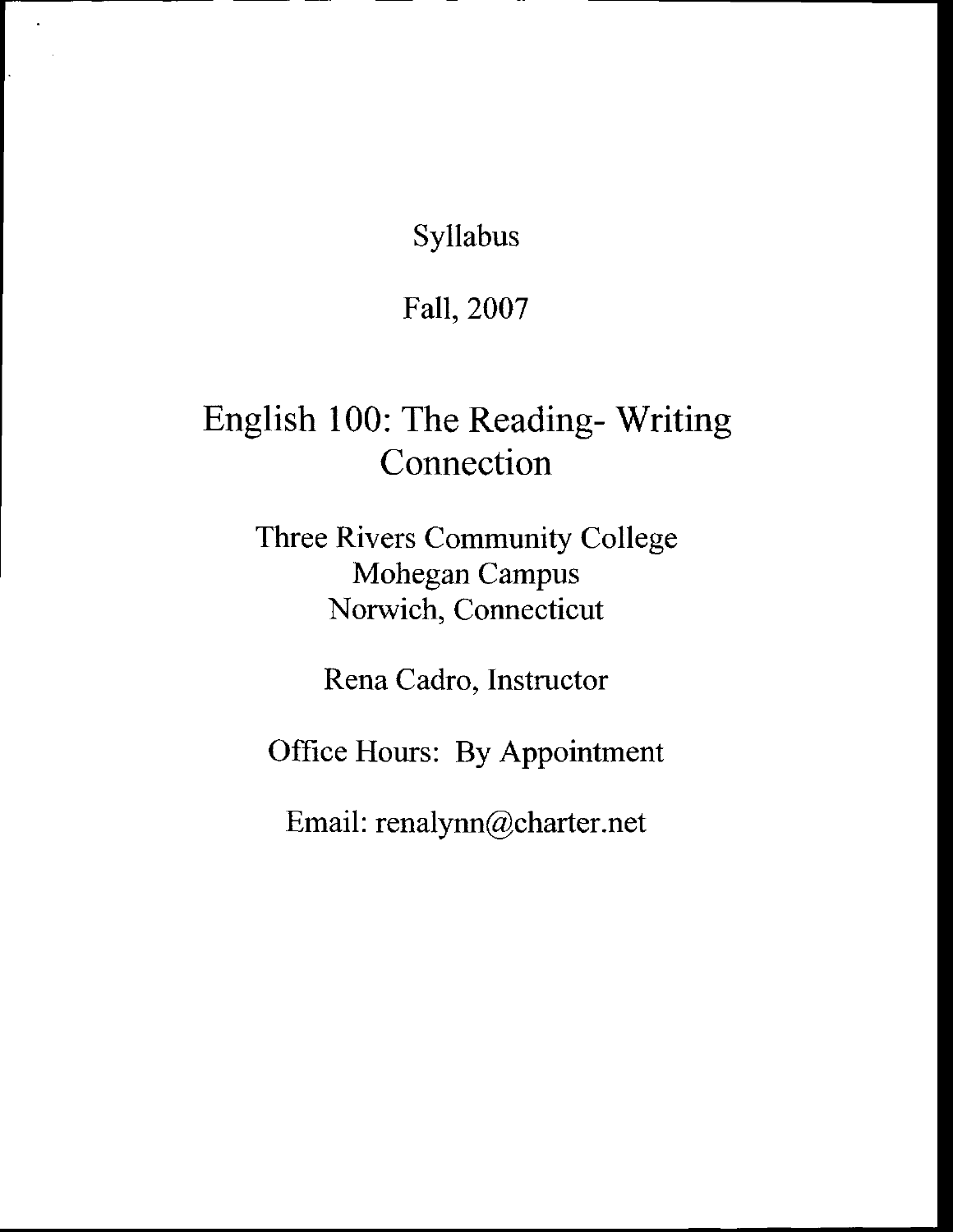# **3 Semester Hours**

#### Prerequisites

Consent of the instructor is required for enrollment in this course. Consent is usually given if students have completed ENG 075 or ENG 085 or have achieved a satisfactory placement test score in both of those areas. Students who have successfully passed ENG 111 are not given consent.

#### **Course Description**

This course explores the close relationship between reading and writing. Designed to encourage higher level thinking, the course combines the reading, writing, and thinking processes on essays and articles written by noteworthy authors. Emphasis is placed on critical reading skills. Students enrolled in this course can expect regular reading and writing assignments.

# **Learning Outcomes**

- Upon successful completion of ENG 108, students should be able to:
- Recognize types of essays.
- Recognize and use common thought patterns in reading and writing,
- Formulate logical inferences.
- Recognize and use figurative language.
- Use prior knowledge to defend their interpretations of an author's purpose and intended audience.

• Recognize how words can make positive or negative impressions on the reader and use this tool in their own writing.

- Summarize written material.
- Extend their reading and writing vocabularies.
- Use reading and writing strategies.
- Recognize the connection between the reading and writing processes.
- Generate graphic organizers.
- Defend their assessments of the accuracy and value of what is being read.
- Employ effective revision strategies.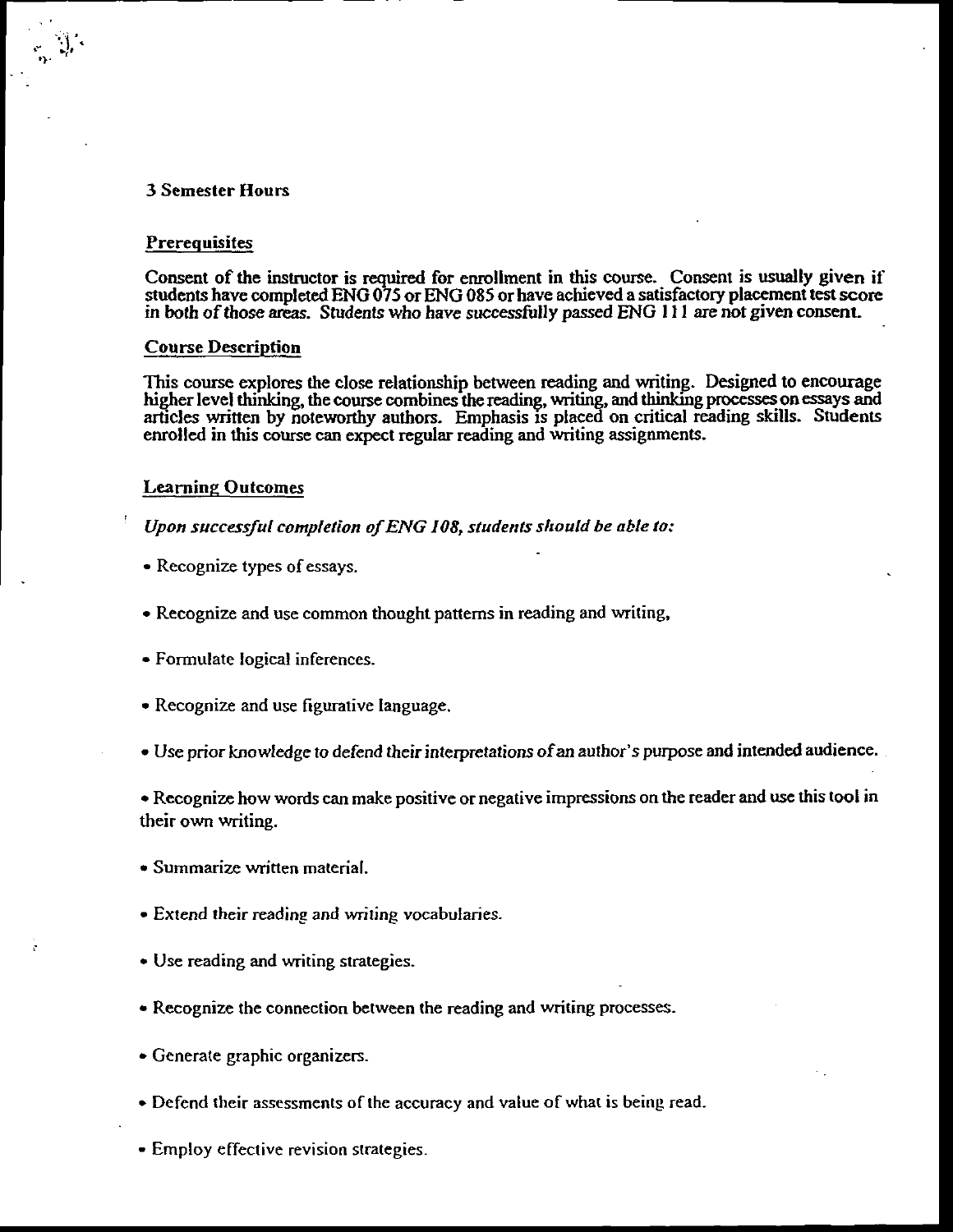#### Instructional Materials

Text: Models for Writing, Rosa and Eschholz A dictionary A looseleaf notebook and paper

#### Evaluation Procedures

Achievement of all of the following criteria is rcquired:

- 1) Complete all reading and writing assignments on time.<br>2) Contribute regularly to class discussion.
- 2) Contribute regularly to class discussion.
- 3) Maintain a notebook as instructed.

#### Explanation of Criteria for Evaluation

Reading and Writing Assignments

Reading assignments should be completed before the class for which they are assigned. Effective class discussion is not possible unless the reading has been completed. Likewise. writing assignments should be completed by the due date.

If the student has sufficient reason, late writing assignments will be accepted up to one class after the original due date. However, they will be marked down one letter grade. Likewise, tests and quizzes that must be made up will have an automatic 5 point penalty deducted from the score.

Students must complete all major papers and tests to receive any passing grade.

Homework assignments are given to aid the student in mastering important concepts. Homework assignments will not be accepted after the date that they are due.

Class Discussion

Frequent, thoughtful participation is expected of all students. In general, a student should plan to spend a minimum of one hour in preparation for each class hour, and to attend each class, so that participation is maximized. If absent, the student should return to class with all assignments complete. There is no excuse for not knowing what occurred in the class.

## Notebook

A notebook will be maintained by each student for the purpose of recording in-class summaries, answers to questions proposed in class, and other writing activities assigned by the instructor. The notebook will be brought to each class.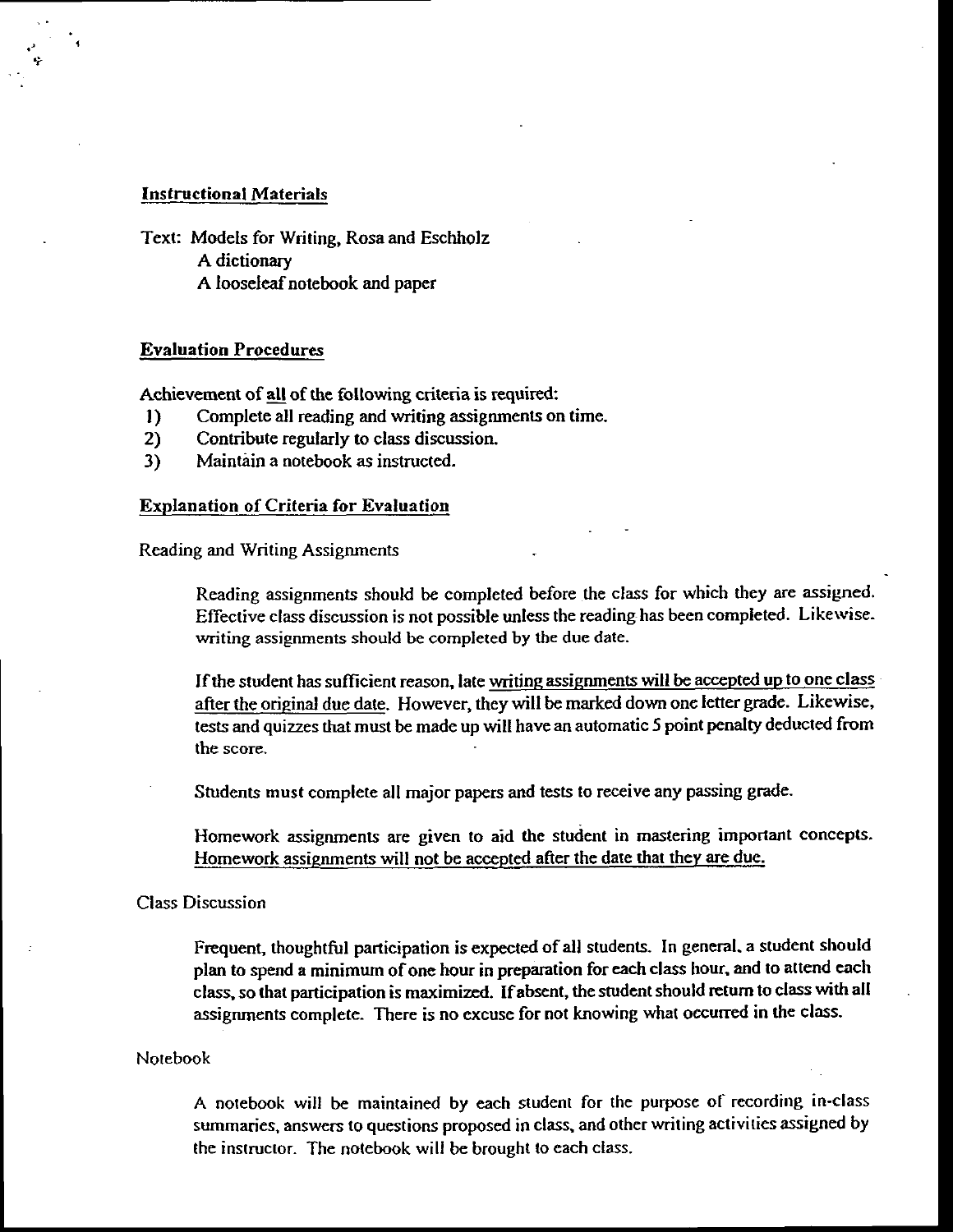#### **Grade Computation**

The following is a general breakdown of the final grade: 3 tests  $\delta$  formal pieces of writing Class participation, attitude Written in-class and at home assignments

## \*\*\*Disabilities Statement\*\*\*

If you have a hidden or visible disability which may require classroom or test-taking modifications. please see me as soon as possible. If you have not already done so, please be sure to register with Chris Scarborough, who is coordinating services to students with disabilities. or John Perch. Disabled Student Counselor.

#### **Grading System**

A, A-, B+, B, B-, C+, C, C-, D+, D, D-, F

# **Numerical Components**

| А  | 93-100 |
|----|--------|
| А- | 90-92  |
| B+ | 87-89  |
| в  | 83-86  |
| B- | 80-82  |
| C+ | 77-79  |
| C  | 73-76  |
| C- | 70-72  |
| D+ | 67-69  |
| D  | 63-66  |
| D- | 60-62  |
| F  | 0-59   |

#### Plagiarism

Plagiarism is the unacknowledged use of another person's words or ideas in your writing. Whether it be conscious or unconscious, plagiarism is a serious academic crime. Your writing for this course is expected to be original, the product of your own thinking. Plagiarism will result in your failing the course.

# Revisions to Syllabus

The information contained in this syllabus is subject to revision at the discretion of the instructor. Students will be notified of any changes that will be made.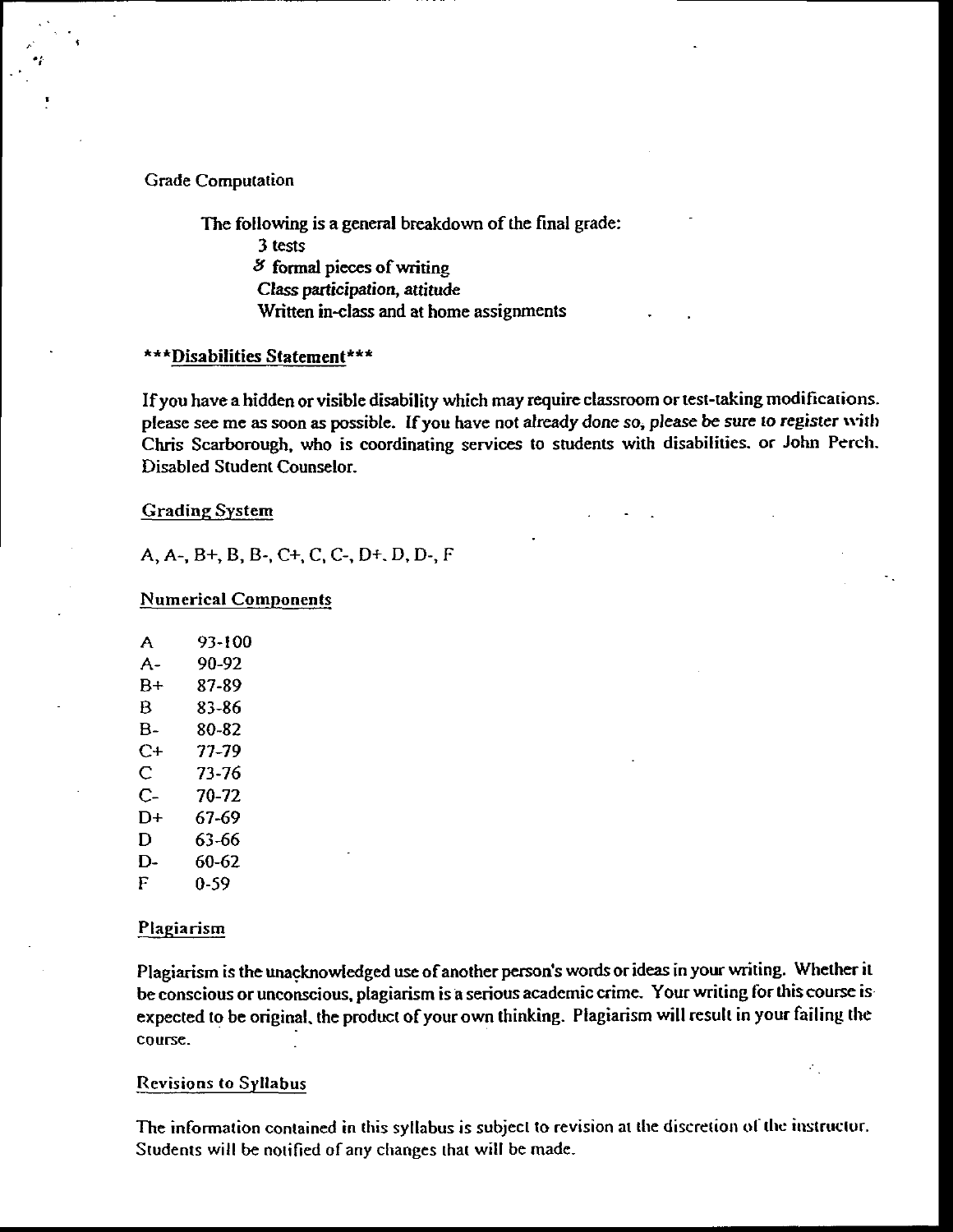# College Withdrawal Policv

A student who finds it necessary to discontinue a course once class has met must provide written notice to the Registrar. Withdrawal forms are available at the Registrar's office on both campuses and the office at the Subase. Nonpunitive "W" grades are assigned to any withdrawal requested before the various unrestricted withdrawal deadlines listed in the calendars published in front of each session's course listings. Withdrawal requests received after these deadlines must bear instructor signatures. No withdrawals are permitted after the last class preceding the final exam. Students who do not obtain an official withdrawal, but simply stop attending classes, run rhe risk of receiving an "F" grade for the course.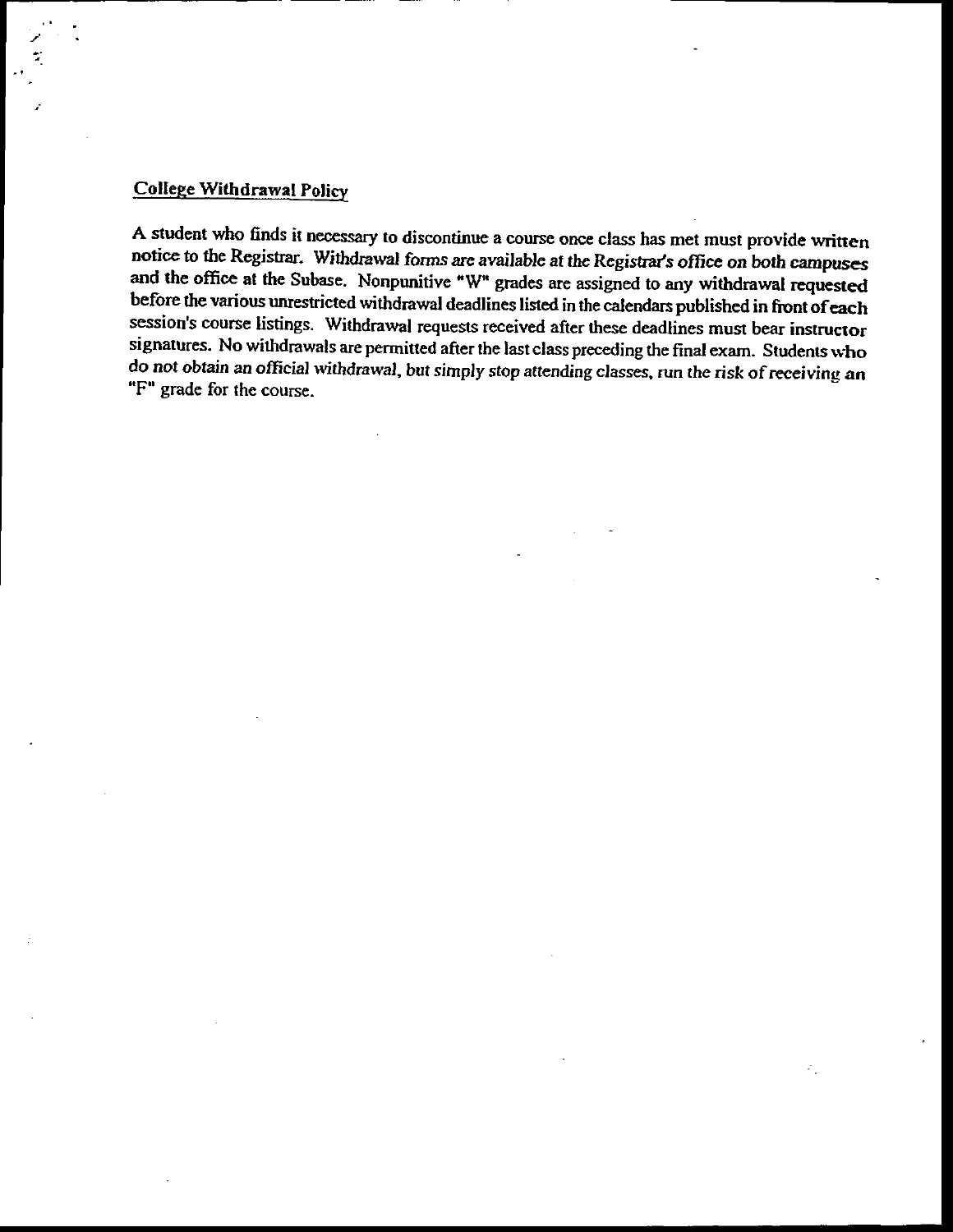# Three Rivers Community College<br>English 100<br>Syllabus- Fall 07<br>Rena Cadro

| Date         | Class Work                                                                                                                                                                                                                                                                                                                                             | Homework                                                                                                                                                                                                                             |
|--------------|--------------------------------------------------------------------------------------------------------------------------------------------------------------------------------------------------------------------------------------------------------------------------------------------------------------------------------------------------------|--------------------------------------------------------------------------------------------------------------------------------------------------------------------------------------------------------------------------------------|
| August 28    | <b>Introductions</b><br>Syllabus Overview<br>Reading: Discussion of Poem<br><b>Writing Sample</b><br>Begin Journal/Vocabulary List                                                                                                                                                                                                                     | Review Syllabus<br>Read (MFW) Pages 1-40 and 90-<br>108<br>Read "The Most Important Day"<br>(MFW) pages 74-79<br>Read "Intelligence" pages 43-49<br>Read "Salvation" pp. 220-224<br>And pp. 182-187 "I Just Want to<br>Be Average"   |
| September 4  | <b>Rhetorical Strategy: The</b><br>Writing Process, Effective<br>Sentences, and five paragraph<br>essay; the thesis as a controlling<br>idea; Creating a Title; Unity<br>Editing and Revising<br>Reading Strategy: Getting the<br>Most Out of Reading- Active<br>Reading-Reading for Meaning;<br>Annotating, SQ3R-Identifying<br>Main idea and details | W.A.#1-My Most Important<br><b>Educational Experience"</b><br>Read (MFW) Pages 114-118 "A<br>View from the Bridge"<br>Read pp 157-63 "The<br>Unforgettable Miss Bessie" pp.<br>140-145 "Of My Friend Hector<br>and My Achilles Heel" |
| September 11 | Peer editing W,A.#1<br>Reading Strategy: 3 Types of<br>Comprehension/Bloom's<br>Taxonomy<br><b>Rhetorical Strategy:</b><br>Organization/Beginnings and<br>Endings;<br>Review for Exam                                                                                                                                                                  | Study for Exam #1<br>Prepare Portfolio with<br>Assignments- due 9/25                                                                                                                                                                 |
| September 25 | Exam $#1$                                                                                                                                                                                                                                                                                                                                              | Read pp.192-198 "On Being 17,<br>Bright, and Unable to Read"<br>Read pp. 330-336 "How I Got<br>Smart"<br>Read 337-345 " Momma, the<br>Dentist and Me" and Read "The<br>Story of an Hour" pp. 346-350                                 |
| October 2    | WA #2<br>Rhetorical Strategy:<br>Paragraphing. Transitions;<br>Narrative Writing, Timelines,<br>Point of View                                                                                                                                                                                                                                          | Read pp. 417-24 "Friends, Good<br>Friends"<br>Read pp. 403-406 "The Company<br>Man"<br>Read 279-284 "The Jacket"<br>Read 245-250 "Shame"<br>WA#2 Narrative $-Due$ 10/9                                                               |